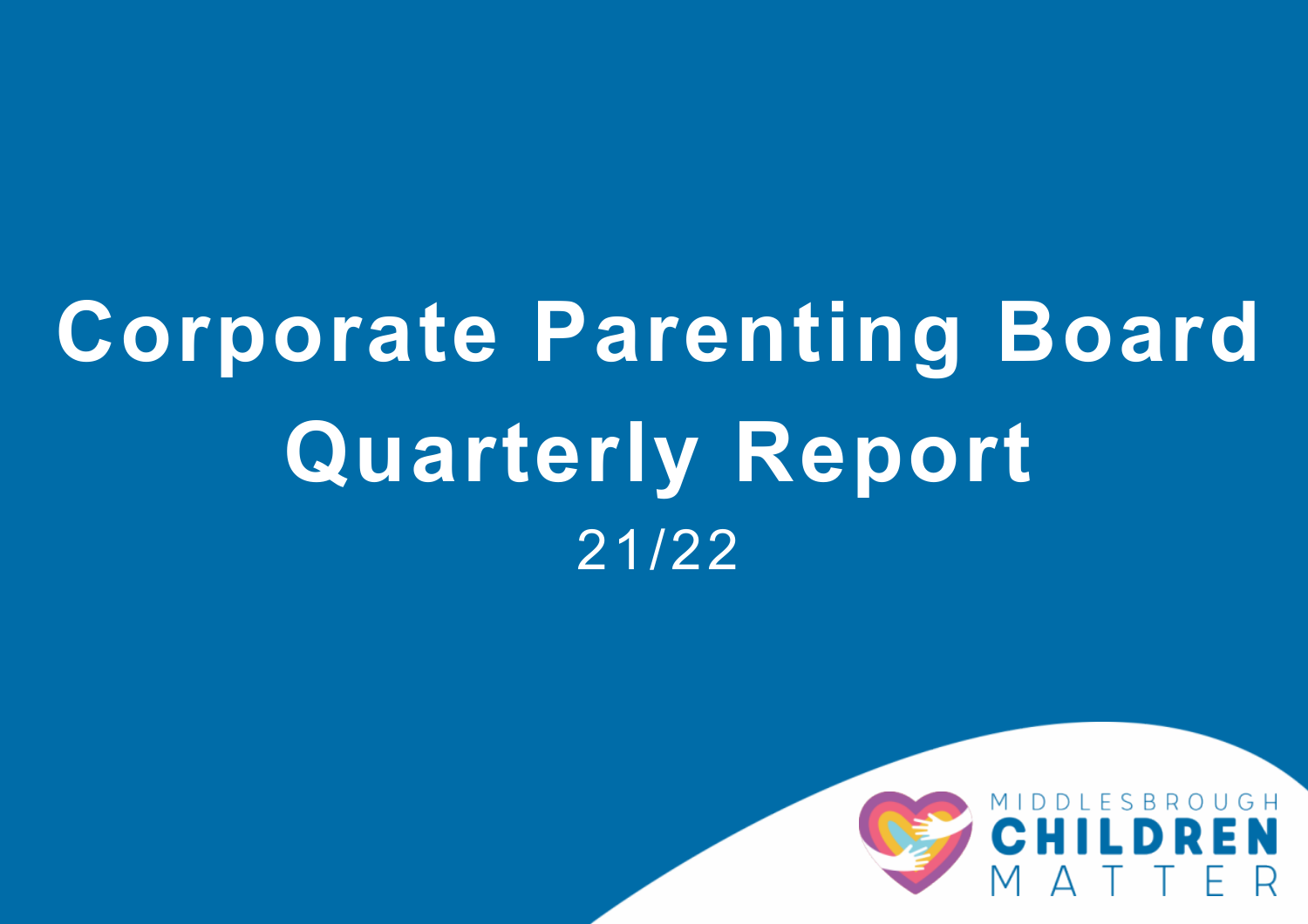



## Our mission is to show Middlesbrough children that they matter.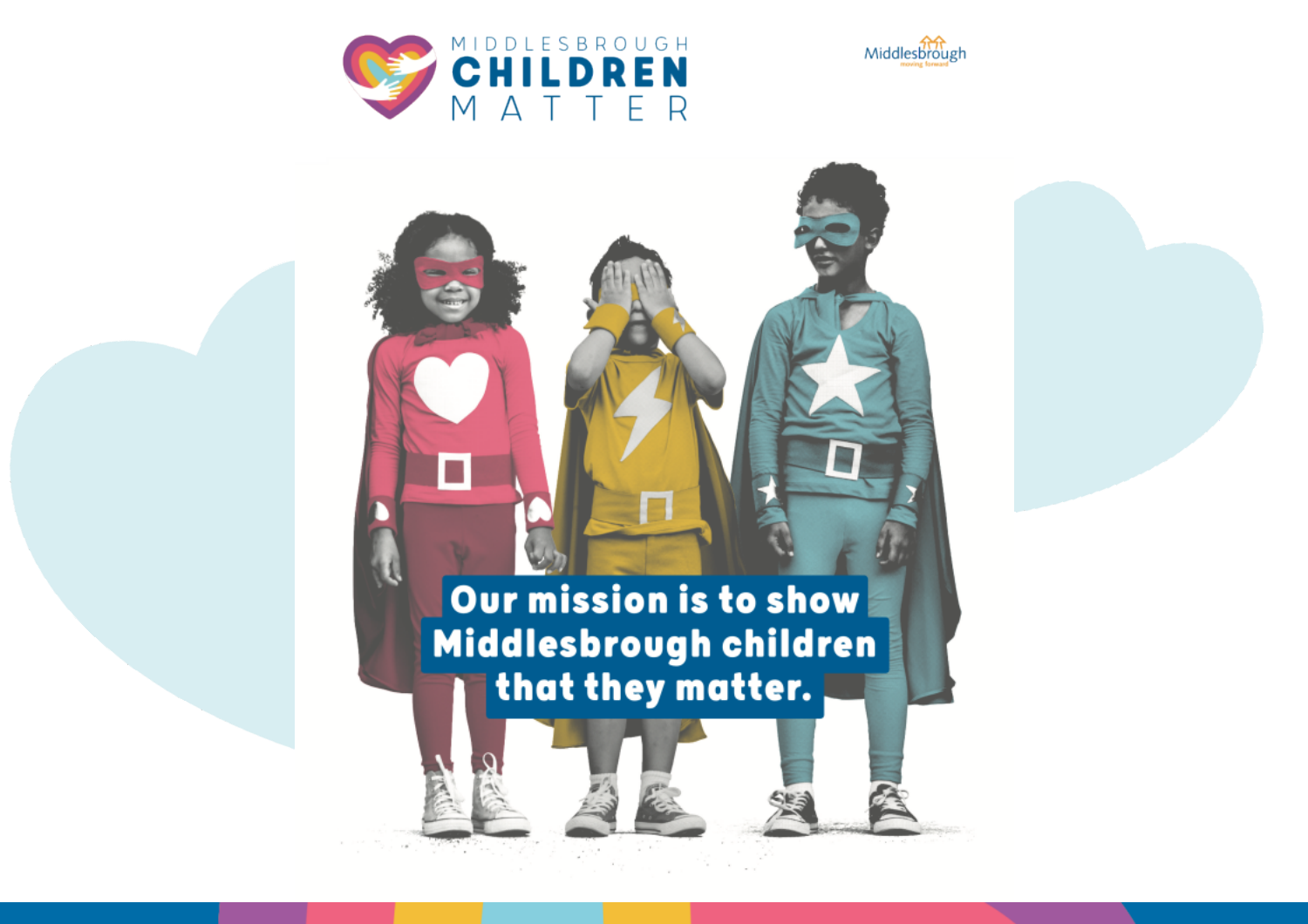### **Fostering Service 2021 – 2022 Quarterly Report, October – December 2021**

Data collated as of the 31.12.21



|                                                                                                                                                                                                                    | Quarter 2                                                                                           | Quarter 3                                                                 |
|--------------------------------------------------------------------------------------------------------------------------------------------------------------------------------------------------------------------|-----------------------------------------------------------------------------------------------------|---------------------------------------------------------------------------|
| Number of Enquiries<br>Number of Initial Visits                                                                                                                                                                    | 14<br>3                                                                                             | 10                                                                        |
| Number of fostering families                                                                                                                                                                                       | 130                                                                                                 | $122$                                                                     |
| Number of children placed with Middleborough<br>Carers                                                                                                                                                             | 176                                                                                                 | 169                                                                       |
| Foster placements available for children that are not<br>occupied                                                                                                                                                  | 50                                                                                                  | 15                                                                        |
| De - registrations (households)<br>Mainstream<br>Connected<br>Foster to adopt                                                                                                                                      | 4(7 children)<br>1 (2 children)                                                                     | 5 (5 children)<br>7 (7 children)<br>$2(2$ children)                       |
| Panel activity (households)<br>Reviews<br>Newly approved;<br>Mainstream fostering families<br>Connected fostering families<br>Matches for children and their long term fostering<br>families<br>Supported Lodgings | 4<br>1 (1 child 2 if sibs<br>respite only)<br>4 (8 children)<br>7 (10 children)<br>$\boldsymbol{0}$ | 9<br>$1(1)$ child)<br>6 (6 children)<br>$1$ (child)<br>1 (1 young person) |